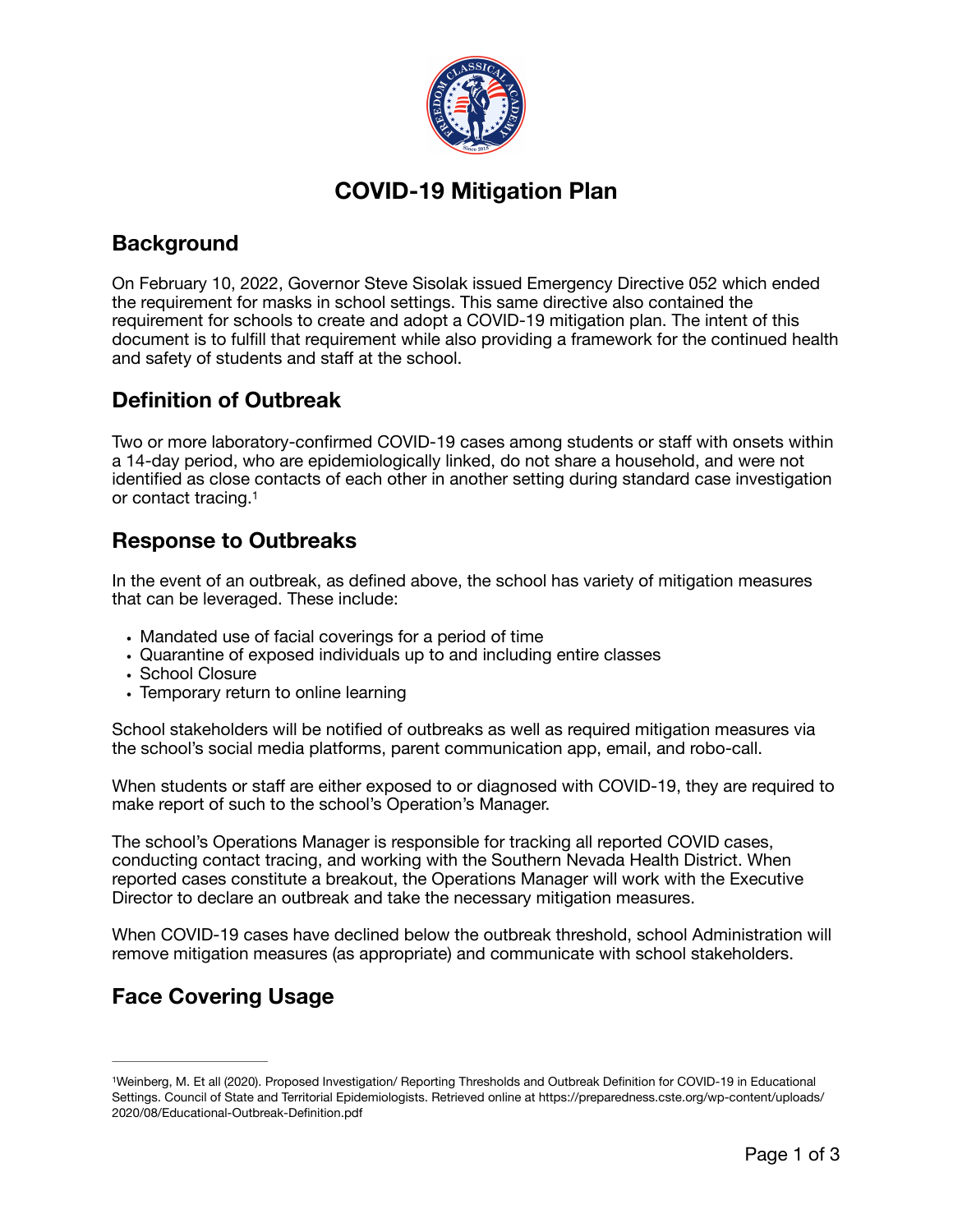

Commencing on February 11, 2022, Freedom Classical Academy will no longer require the use of facial coverings on campus. Students and staff that wish to continue use of face coverings on campus will be permitted to do so as long as the coverings are in compliance with the school's adopted dress code.

In the event of an outbreak, the school may require use of masks in specific classrooms/ settings or school-wide in order to mitigate the spread of the disease and forestall further outbreak. Such mandates will not extend beyond the period necessary to curb on-campus outbreaks.

Freedom Classical Academy does not provide transportation services to students. However, periodically buses are hired for transportation to and from school sponsored field trips. While on busses, students, staff, and volunteers will be required to use facial coverings in compliance with Executive Order 052.

#### **Hand Sanitation**

Freedom Classical Academy will continue to provide hand sanitizer in dispensers located throughout the school campus. All occupants of the school facility will be encouraged to use sanitizer frequently to kill germs and minimize spread of harmful germs.

Facility occupants will also be encouraged to wash hands on a regular basis, particularly following use of sanitary facilities and prior to consumption of food.

### **Air Purification**

Freedom Classical Academy has purchased air filtration units for each classroom and will continue use of those systems in order to ensure the quality of air inside the facility. Additional larger units have been purchased for the school gymnasium and will be installed upon receipt.

#### **Facility Disinfection**

Freedom Classical Academy ensures facility disinfection through a variety of means. The school has purchased several UV-C units that have been found effective in the disinfection of facilities and will continue use of these machines throughout the school. Chemical disinfection will also continue through the regular cleaning of classrooms and surfaces by on-site custodial personnel. Disinfecting wipes have also been supplied to each classroom and both students and teachers are encouraged to regularly wipe down their own desks and chairs.

## **Cohorting**

Cohorting refers to the grouping of students usually by grade level or classroom. The purpose of cohorting within the context of COVID-19 is to limit the persons to which each individual is exposed to, minimizing and containing the exposure risk of each person in that cohort. Freedom Classical Academy has traditionally grouped students into cohorts for the majority of each day for academic and scheduling purposes. For example, middle school students at Freedom Classical Academy remain with the same cohort of students the entire day instead of rotating classes as is typical in other schools. The school will continue this practice to the fullest extent practicable.